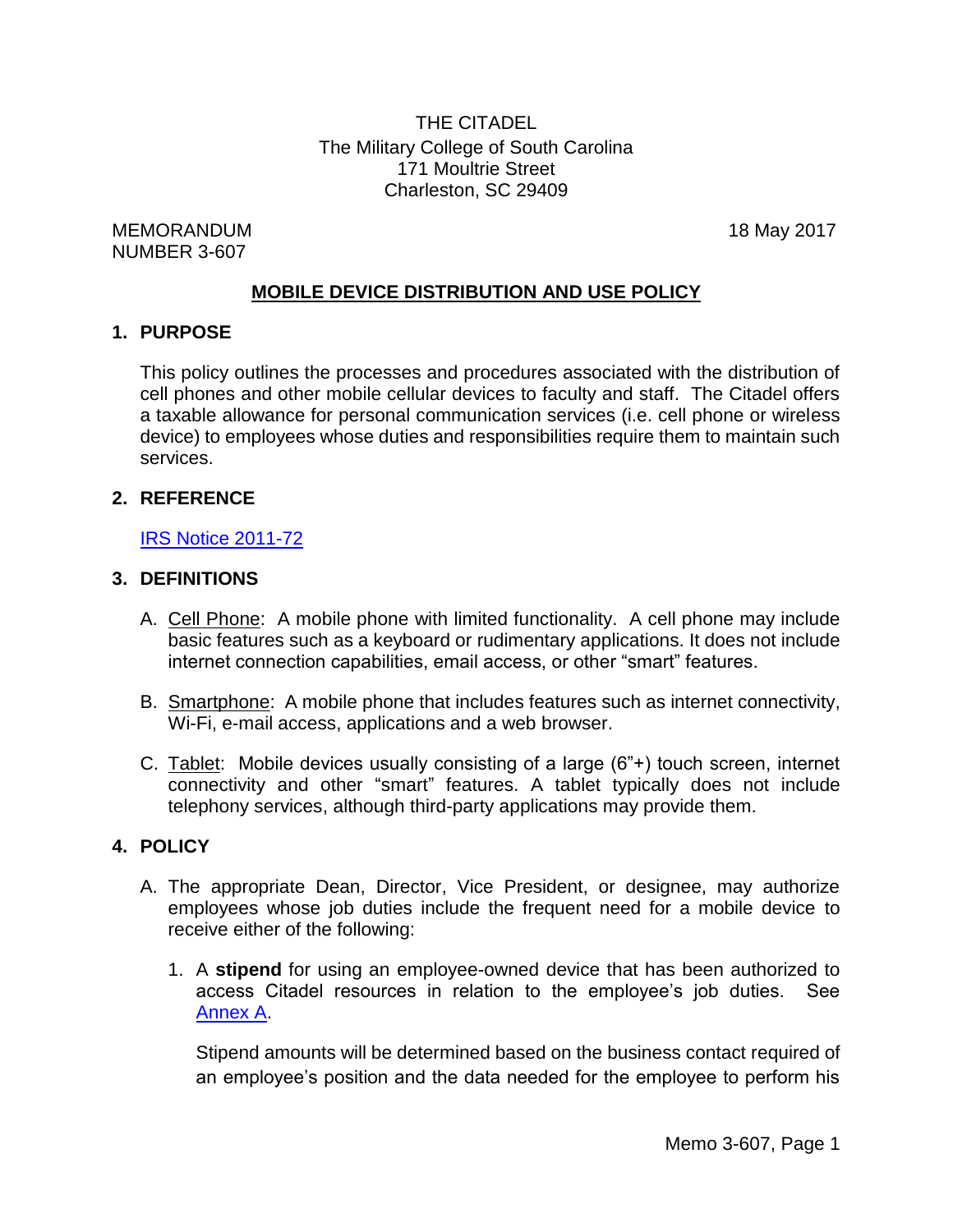or her job responsibilities (see  $\frac{\text{Annex}}{\text{A}}$  for stipend amounts and  $\frac{\text{Annex}}{\text{B}}$  for Allowance Guidance).

2. **Citadel-issued** cell phone, smartphone, and/or tablet.

Devices purchased by The Citadel, regardless of the source of funds, are the property of The Citadel. Devices, accessories, and equipment must be accounted for as required by state law, and are to be turned in to the department when an employee transfers or terminates employment.

3. **Citadel-issued department** cell phone, smartphone, and/or tablet.

Devices purchased and used by a department and rotated to appropriate "oncall" personnel. Responsible departments will appoint a responsible individual to track usage and appropriate care of device.

- B. An employee is eligible for a **Citadel-issued** device or **stipend** if at least one of the following criteria is met:
	- 1. The job function of the employee requires considerable time outside of his/her assigned office or work area and it is important to The Citadel that s/he be accessible during those times;
	- 2. The job function of the employee requires him/her to be accessible outside of scheduled or normal working hours or in times of crisis;
	- 3. The job function of the employee requires him/her to have wireless data and internet access outside of scheduled or normal working hours or in times of crisis.
- C. The allowance of employee-owned devices may require an opt-in decision that trades control over the employee-owned device in exchange for access to Citadel resources such as documents and email. For employees that are approved to use an employee-owned mobile device to conduct Citadel business **and** receive a stipend, the employee must:
	- 1. Purchase cellular phone service and equipment and comply with vendor terms and conditions;
	- 2. Select a service provider, plan, coverage area and features that meet the requirements of their responsibilities for The Citadel job and the level of service that the stipend is intended to cover; and ensure the carrier selected has service in required usage areas, such as on campus and/or at home as required by the department;
	- 3. Maintain an active service contract for the duration of the stipend;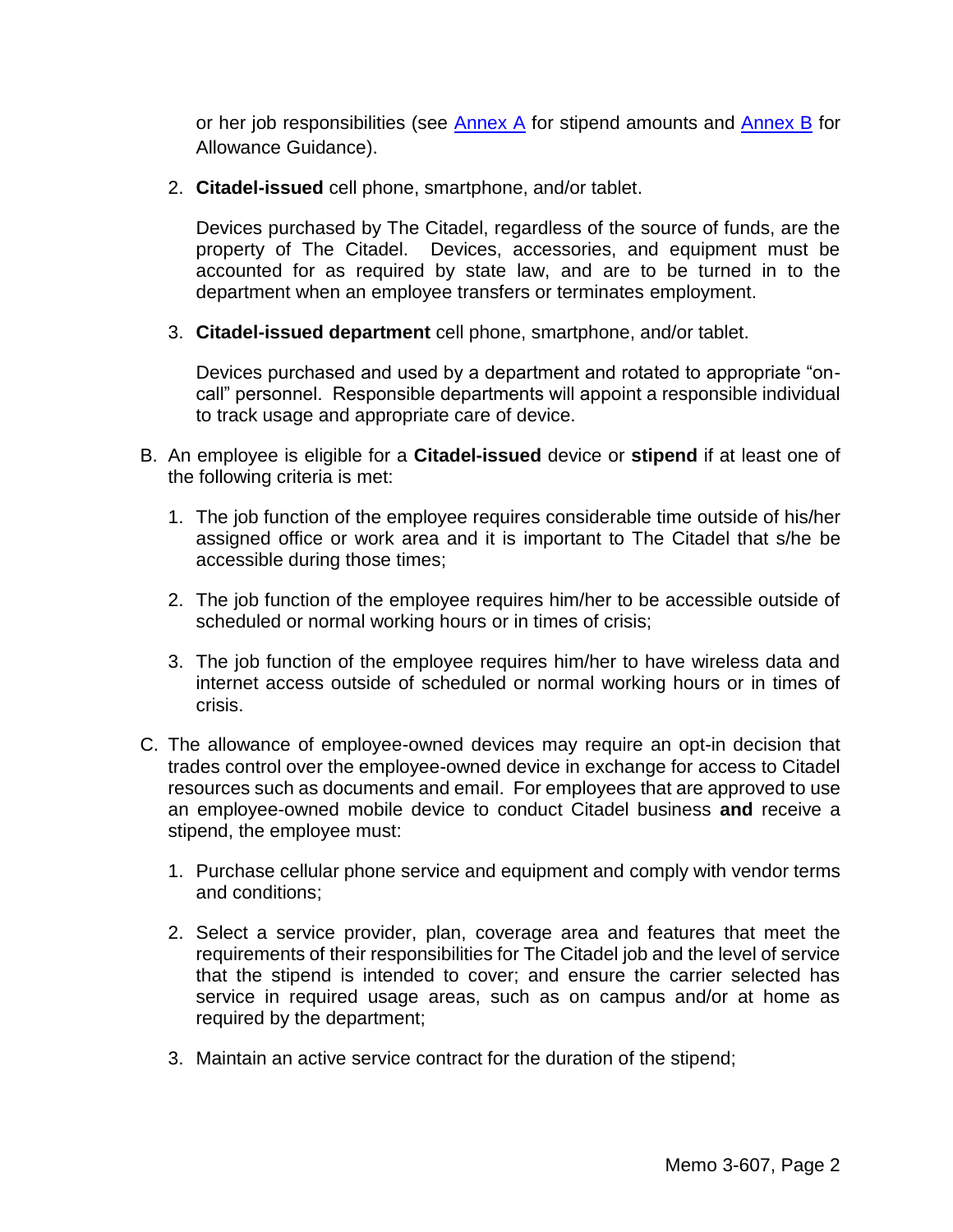- 4. Report any cell phone number or plan changes to supervisors and Information Technology Services within 24 hours;
- 5. Accept that the device may be remotely wiped (i.e. erasing all data and applications, including personal information) by The Citadel or accessed for legitimate business purposes; **The Citadel will only wipe data related to The Citadel but cannot guarantee that personal data will not be affected**;
- 6. Acknowledge that The Citadel is in no way responsible for damaged, lost or stolen employee-owned devices while the user is performing Citadel business; and
- 7. If requested by The Citadel, allow manageability software to be loaded and maintained on the employee-owned device.
- D. Privacy.

The Citadel may need to access the employee-owned device for legitimate business purposes including, but not limited to implementing security controls, fulfilling record retention obligations, conducting investigations, or responding to litigation-related requests arising out of administrative, civil, or criminal proceedings. Employees are expected to provide access to their device upon request for necessary business purposes. The Citadel may also need to copy the entire device; including personal content to meet business obligations and it will not likely be able to differentiate between personal data and employer data at the time of collection.

- 1. Employee-owned device requirements:
	- a. User will not download or transfer sensitive business data to an employeeowned device; this excludes Citadel email which is protected through the various security controls listed below;
	- b. User will protect the device with a password or other form of user authentication;
	- c. User agrees to maintain the original device operating system and keep the device current with security patches and updates, as released by the manufacturer; the user will not "jail break" the device by installing software that allows the user to bypass standard built-in security features and controls;
	- d. User agrees that the device will not be shared with other individuals or family members, due to the business use of the device. (e.g., potential access to government e-mail, sensitive data, etc.);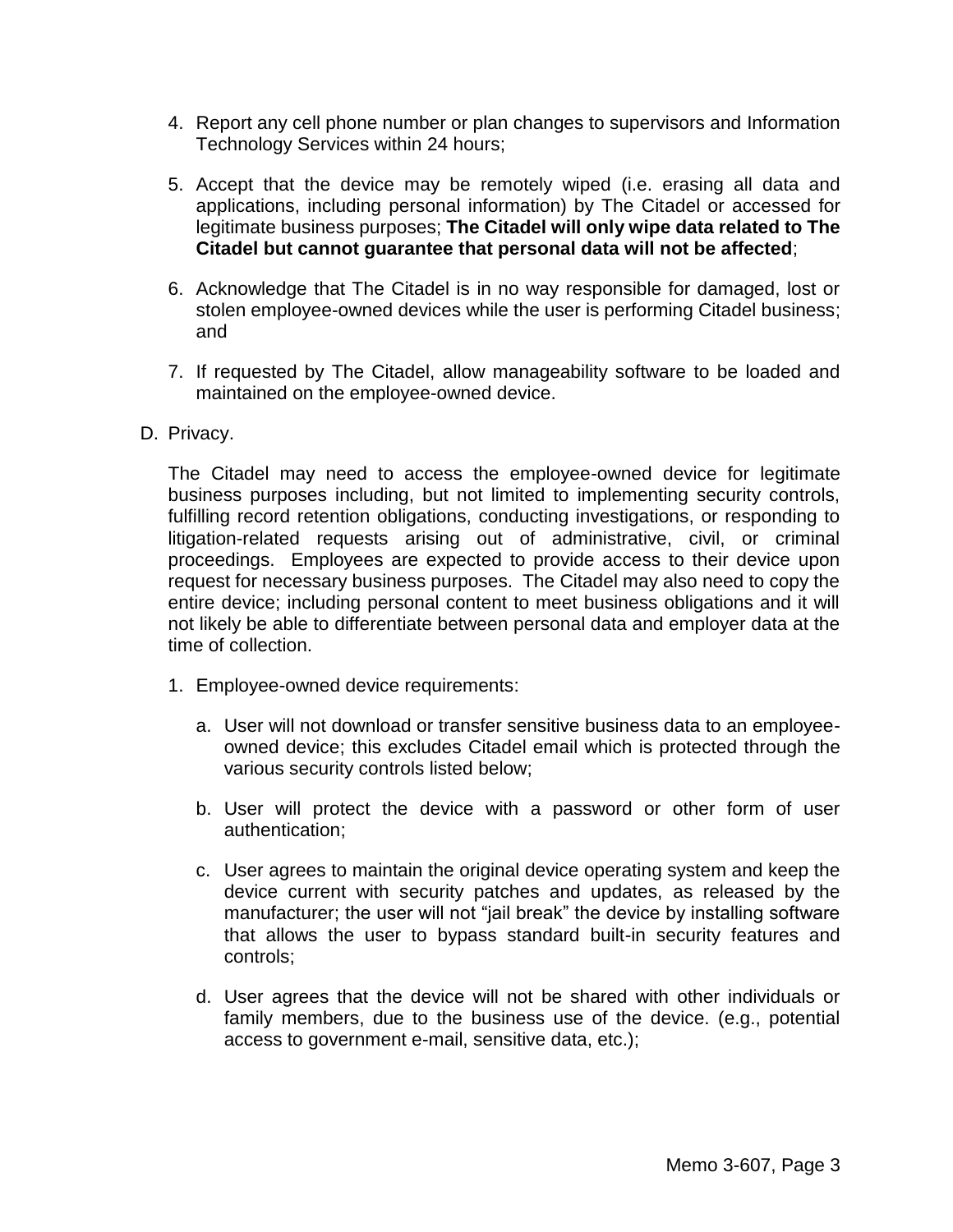- e. User agrees to delete any sensitive business files that may be inadvertently downloaded and stored on the device through the process of viewing email attachments;
- f. Upon request by The Citadel, the user must allow the installation of mobile device management software or any other software deemed necessary, on the user's device; and
- g. User agrees to delete all Citadel data from the device when employment with the College terminates, except when required to maintain the data in compliance with a litigation hold notice.
- 2. Citadel-issued devices:
	- a. Citadel-issued devices are to be used for official use only, subject only to limited incidental personal use that does not increase The Citadel's cost or violate any laws or ethical standards; and
	- b. Employees have no expectation of privacy as to the use of Citadel-issued devices; The Citadel will have access to detailed records of mobile communication device usage, which may be subject to audit.
- 3. Employees who receive a Citadel-owned device or a stipend shall:
	- a. Assign an unlock password, passcode or Personal Identification Number (PIN) to prevent unauthorized use;
	- b. Configure the device to lock at startup and after no more than five minutes of inactivity;
	- c. Report any loss or theft to supervisor and Information Technology Services, if a phone is stolen or missing within 24 hours; and
	- d. Comply with all Federal and State data maintenance and protection laws (e.g., Family Educational Rights and Privacy Act (FERPA), records retention requirements), as well as all Citadel policies, including those pertaining to data security, acceptable computing use, email, etc.

# **5. COMPLIANCE**

Failure to comply with this policy, depending on the level and intent of non-compliance, may result in any of the following: discontinuance of the stipend, reimbursement to The Citadel of previously paid stipends, revocation of access privileges, or disciplinary action up to or including termination of employment.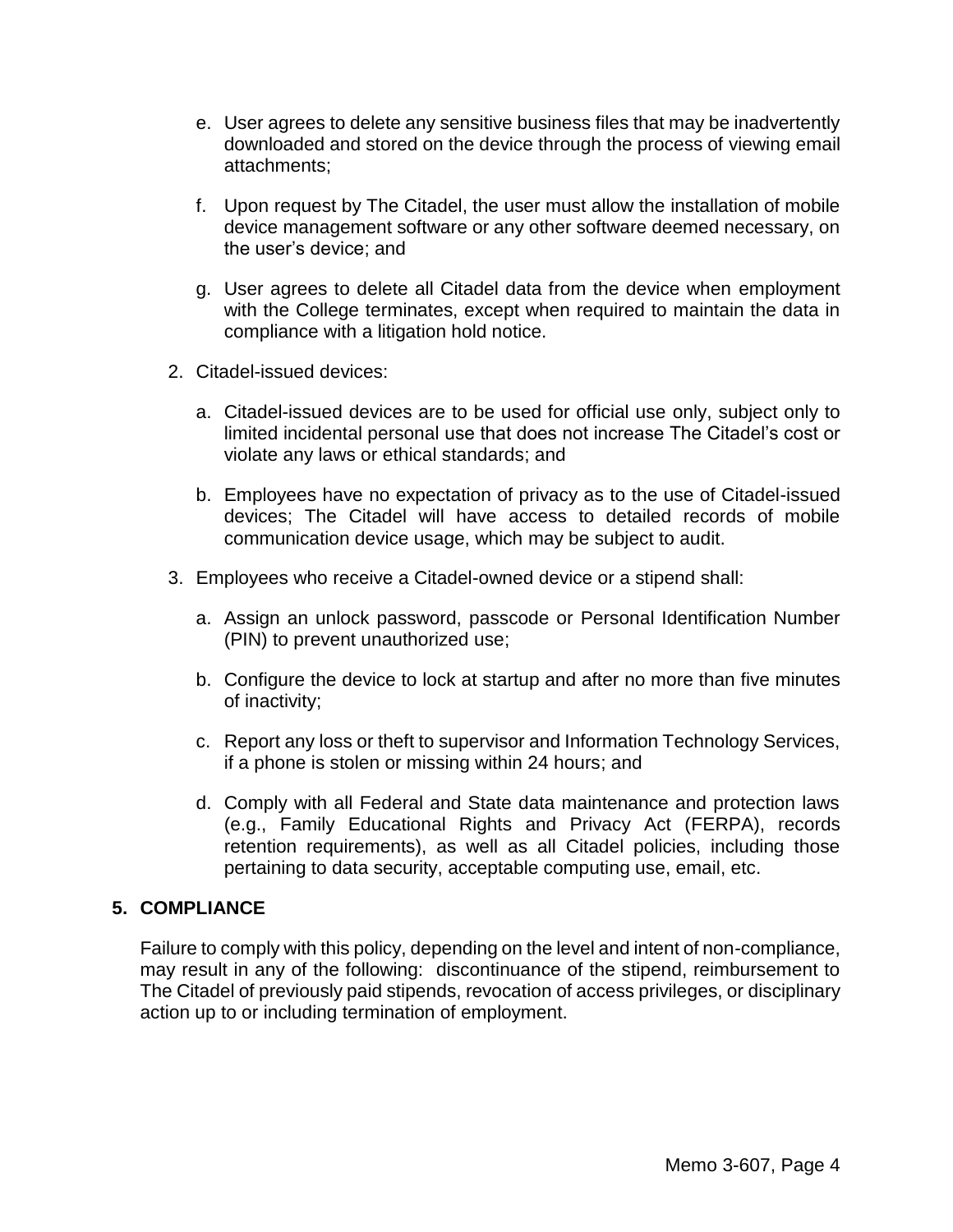# **6. NOTES**

### **A. Dates of Official Enactment and Amendments:**

Approved by the Provost on 18 May 2017.

Non-substantive changes on 18 May 2017: added hyperlinks for cross-reference policies and consolidation of [Annex A](#page-5-0) information; form is now a one-page. Fixed footers.

#### **B. Responsible Department:**

Information Technology Services

#### **C. Responsible Official:**

Chief Information Officer

#### **D. Cross References:**

[Memorandum 3-2 Computer and Network Use Policy](http://www.citadel.edu/root/images/policies/3-602-computer-and-networking-use-policy.pdf)

Memorandum 3-3 [Computing Resources Security](http://www.citadel.edu/root/images/policies/3-603-computing-resources-security-policy.pdf) Policy

[Memorandum 3-4 Access to Electronic Mail Services](http://www.citadel.edu/root/images/policies/3-604-access-to-electronic-mail-services.pdf)

[Memorandum 3-6 Electronic Information Security Policy](http://www.citadel.edu/root/images/policies/3-600-electronic-information-security-policy.pdf)

## **7. RESCISSION**

Memorandum 3-607, dated 4 May 2017.

#### **8. REVIEW**

Review this policy on a biennial basis.

FOR THE PRESIDENT:

**OFFICIAL** 

*//Signed, CLB, 18 May 2017//* CONNIE L. BOOK, PhD Brigadier General, SCM Provost and Dean of The Citadel

#### **Attachments**

[Annex A,](#page-5-0) The Citadel Mobile Device Stipend Agreement Form [Annex B,](#page-6-0) The Citadel Mobile Device Stipend Allowance Guidance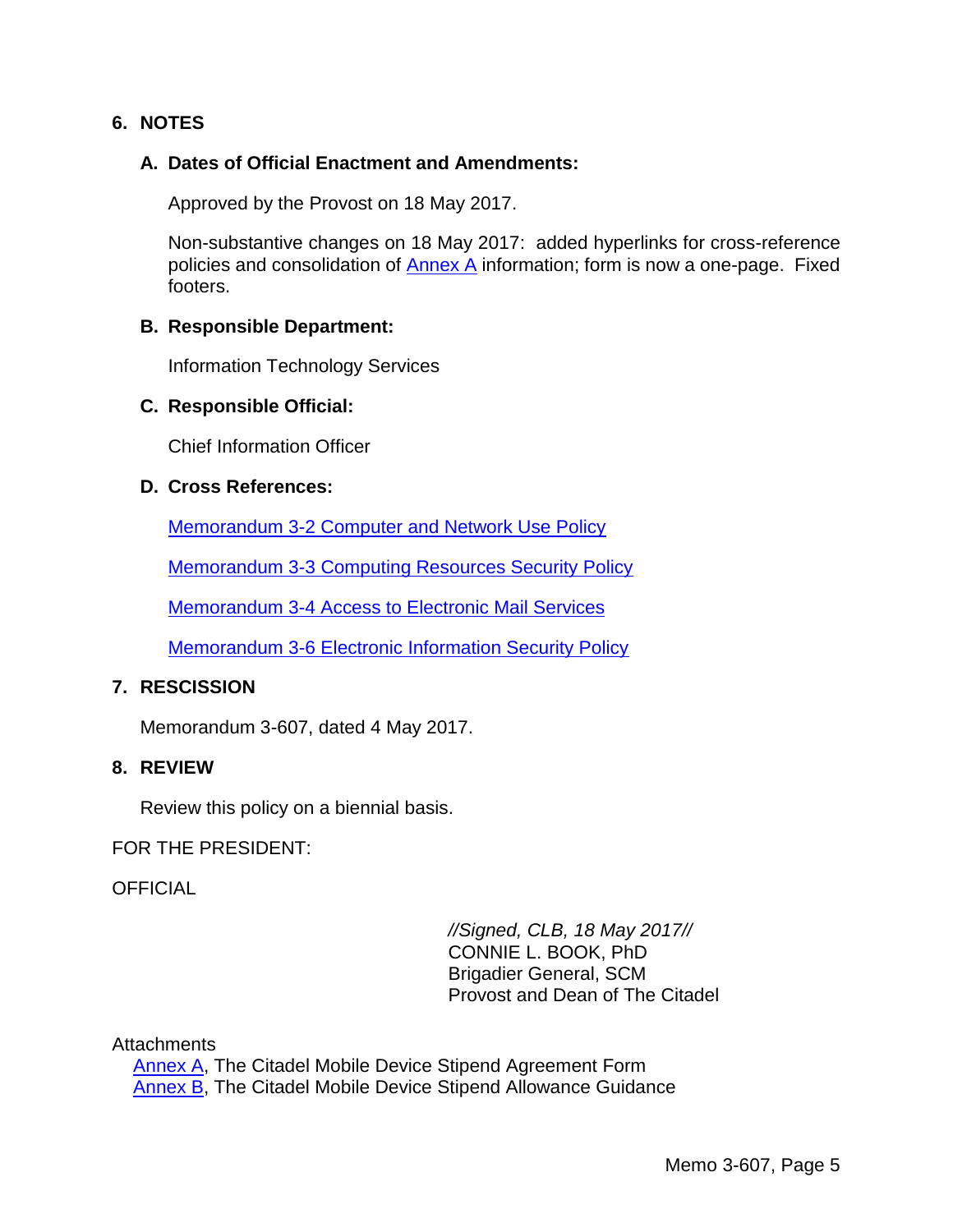## **Annex A The Citadel Mobile Device Stipend Agreement Form**

<span id="page-5-0"></span>

| $P11 = P2$              | $D = -1 - C = 0$ | $M: \Gamma: E \cap \Delta$            | <b>Conception Laborator</b> |
|-------------------------|------------------|---------------------------------------|-----------------------------|
| <b>Department Name:</b> |                  | Cell Phone #:                         | <b>Cellular Carrier:</b>    |
| Job Title:              |                  | Monthly Stipend: Index:               |                             |
| Employee Name:          |                  | Stipend Start Date (next pay period): |                             |

| Stipend        | <b>Basic Cell</b> | MiFi/iPad  | <b>Smartphone</b> |
|----------------|-------------------|------------|-------------------|
| Full           | \$40              | \$10<br>ת. | \$60              |
| <b>Partial</b> | \$20              | N/A        | \$30              |
|                |                   |            |                   |

#### **Policy Summary**

Employees who hold positions that include the need for a mobile device may receive a stipend to compensate for business-related costs incurred when using their individually-owned device. The stipend will be considered a taxable fringe benefit to the employee. The amount of the stipend will be determined by a person's job duties as they relate to use and access. The Citadel will review and revise the amounts to be provided for stipends and reimbursement on an annual basis.

**Employee Responsibilities.** Recipients of a mobile device stipend shall:

- Purchase cellular phone service and equipment and comply with vendor terms and conditions; the employee is responsible for plan choices, calling areas, service features, termination clauses, and paying all charges associated with the cellular service and device;
- Select a service provider, plan, coverage area and features that meet the requirements of their job
- Maintain an active service contract for the duration of the stipend;
- Report any cell phone number or plan changes, as well as the loss or theft of a phone within 24 hours.
- Comply with all Federal and State data maintenance and protection laws (e.g., Family Educational Rights and Privacy Act (FERPA), records retention requirements), as well as all Citadel policies, including those pertaining to data security, acceptable computing use, email, etc.;
- Delete all Citadel data from the cell phone when employment with the College is severed, except when required to maintain the data in compliance with a litigation hold notice;
- Will not download or transfer sensitive business data to an employee-owned device; this excludes Citadel email which is protected through the various security controls listed below;
- Will protect the device with a password or other form of user authentication;
- User agrees to maintain the original device operating system and keep the device current with security patches and updates, as released by the manufacturer; the user will not "jail break" the device by installing software that allows the user to bypass standard built-in security features and controls;
- User agrees that the device will not be shared with other individuals or family members, due to the business use of the device. (e.g., potential access to government e-mail, sensitive data, etc.);
- User agrees to delete any sensitive business files that may be inadvertently downloaded and stored on the device through the process of viewing email attachments; and
- Upon request by The Citadel, the user must allow the installation of mobile device management software or any other software deemed necessary, on the user's device.

#### **Employee Certification.**

I certify that I have read, understand, and agree to the Mobile Device Distribution and Use Policy and my responsibilities under the policy. I further certify that the above stipend will be used toward expenses that I incur for mobile device usage for business purposes. I understand that The Citadel is not responsible for the business use of my personal cellular device.

| <b>Employee Signature</b> | Date |  |
|---------------------------|------|--|
| Department Head Signature | Date |  |